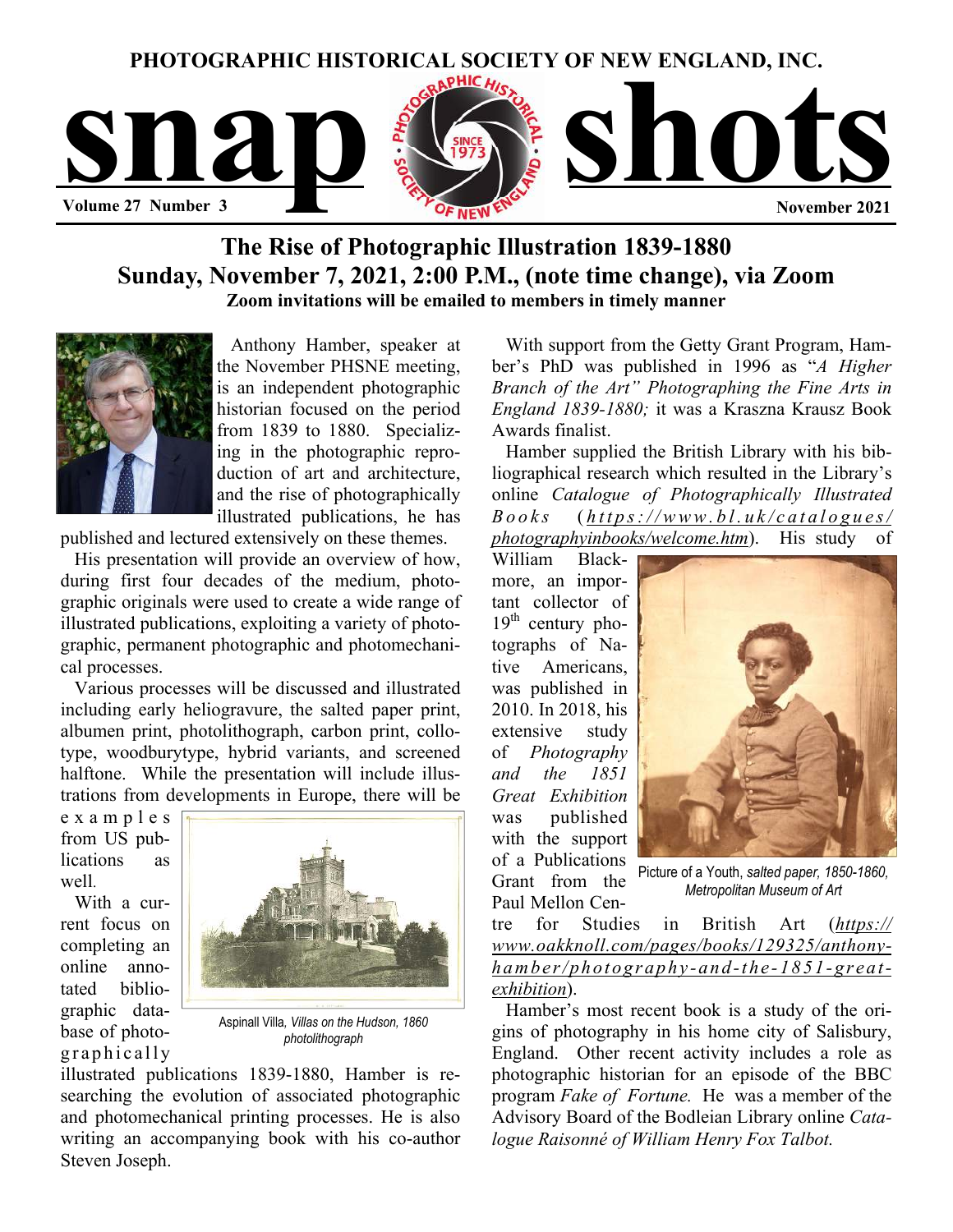## **Smithsonian Acquires Rare Portraits From Early Black Photographers**

 In 1975, Larry West merged his interests in visual arts and American history by purchasing a daguerreotype at an antique store that happened to be an image of an African American, and "That purchase embarked a 45-year hobby and passion, with West collecting antique photographs from some of the early African American photographers, including James P. Ball, Glenalvin Goodridge and Augustus Washington" (*<https://tinyurl.com/w3hkhen8>*).

 "Now, his collection of 286 objects dating from the 1840s to about 1925, which includes daguerreotypes

> and other early types of photographic works, has been sold to the Smithsonian American Art Museum in Washington, D.C. Stephanie Stebich, the museum's director, calls it "a transformative collection for us. The museum had to compete with other top institutions to acquire it."



Woman in Hat, *undated, celluloid in metal setting. Smithsonian American Art Museum, L. J. West Collection of Early American Photography* 

# **PHSNE Membership**

*New members are invited to join for half the rates for the first year.* Regular PHSNE membership (U.S. and Canada) is \$20 for students, \$40 for individuals and institutions, and \$45 for a family; foreign membership is \$50. Join or renew online at *<https://phsne.org/join>* or *<https://phsne.org/renew>*, or send a check in U.S. dollars, drawn on a U.S. bank or dollar denominated international money order. Please check the expiration date on the *snap shots* mailing label before sending in dues.

 Send payments, changes of address, and other contact information, to Joe Walters Jr, PHSNE Membership Chair, 47 Calvary St., Waltham MA 02453. (Call: 617-826-9294; email: *[membership-chair@phsne.org](mailto:%20membership-chair@phsne.org);* or use the Web form at *[https://](https://phsne.org/application) [phsne.org/application](https://phsne.org/application)*).

*snap shots***,** edited by Beverly Regelman, is published monthly, September through June, by the Photographic Historical Society of New England, Inc., 47 Calvary St., Waltham MA 02453. It is available at *<https://snapshots.phsne.org>* within a few days of mailing. Articles and exhibition/book reviews are always welcome. Send to *[snapshots@phsne.org](mailto:snapshots@phsne.org)* . Authors retain copyright to their original articles; however upon written application to the *snap shots* editor, PHSNE may grant non-profit societies with similar aims and interests a one-time right to reproduce a *snap shots* article as long as the author and source are credited and a complimentary copy of the publication is sent to PHSNE.

## **Nostalgic Scout Cameras**

 Recently I came across a full page of photos of Scout cameras in *Camera Shopper* (issue 197) written by PHSNE members Marti Jones and Ruud Hoff. Unfortunately, the (defunct) trade publication can't be accessed online. As a former Girl Scout leader, married to an Eagle Scout and avid collector, I was motivated to do a bit of research. The limited information that I found (at *[http://](http://www.historiccamera.com/cgi-bin/librarium2/pm.cgi?action=app_display&app=datasheet&app_id=648) [www.historiccamera.com/cgi-bin/librarium2/pm.cgi?](http://www.historiccamera.com/cgi-bin/librarium2/pm.cgi?action=app_display&app=datasheet&app_id=648) [action=app\\_display&app=datasheet&app\\_id=648](http://www.historiccamera.com/cgi-bin/librarium2/pm.cgi?action=app_display&app=datasheet&app_id=648)*) indicated that the Eastman Kodak Company produced three versions from 1929 to 1934: for Boy Scouts, Girl Scouts, and Camp Fire Girls.



 The cameras used 127 roll film and produced 1 5/8 x 2 1/2 inch negatives. "The Boy Scout is olive drab in color with green bellows and the official boy scout emblem engraved on the bed. The words BOY SCOUT, are located on the shutter face. The Girl Scout camera is a bright green vest pocket camera with green bellows. The Girl Scout emblem is engraved on the front door and the words GIRL SCOUT located on the shutter face. The Camp Fire Girls camera is a brown vest pocket camera with brown bellows. The Camp Fire Girls emblem is engraved on the front door and the words CAMP FIRE GIRLS KODAK located on the shutter face. This is a rare camera."  $\sim$ *BDR*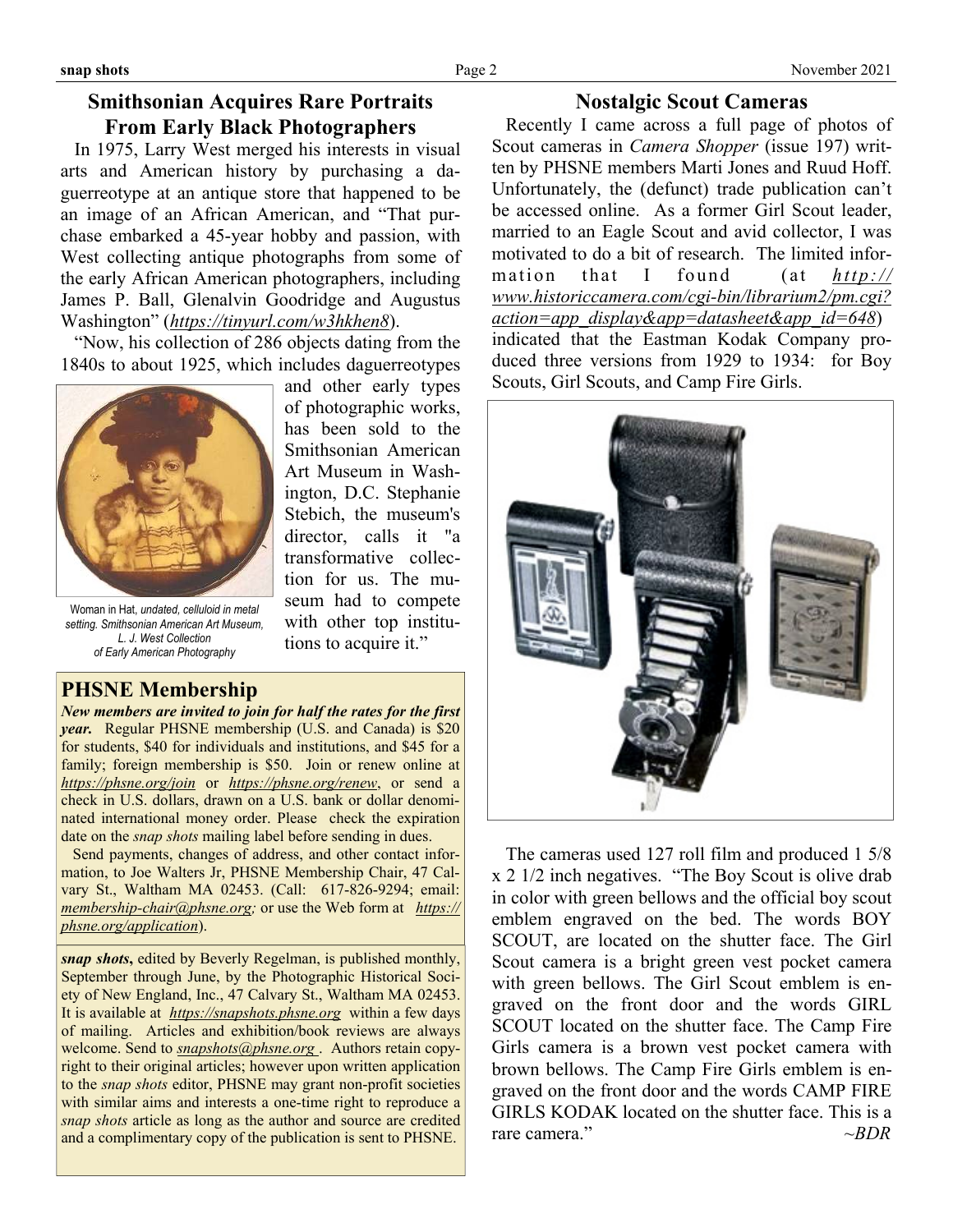# **Colorful, Waterproof, Fun: Minolta Weathermatic A**



 Bright yellow was a popular color for waterproof electronics in the 1980s; the Sony Walkman is a prime example. Minolta followed suit with its bright yellow waterproof cameras, one "for each of the popular film formats, 110, 35, and APS, for the 20 plus years the Weathermatic line was in production. The first entry in this all-weather camera line was the 110 film, 1980 Minolta Weathermatic A" (*[https://](https://www.aperturepreview.com/minolta-weathermatic-a) [www.aperturepreview.com/minolta-weathermatic-a](https://www.aperturepreview.com/minolta-weathermatic-a)*).

 Looks aside, the vivid yellow body serves a purpose; the cameras are very visible both underwater and above. The black components, the only other color on the camera, are more easily read underwa-



ter. The controls are on top on large easily -handled dials. The left dial can be set for  $full$  sun, cloudy conditions, or flash.

The dial on the right side is a focus scale from infinity to three feet. The shutter speed is fixed at  $1/200<sup>th</sup>$ of a second.

 "The overall look and presentation are very 1980s and the camera is incredibly solid." It is fairly large for a camera of its type. A unique feature of the Weathermatic A is that it floats, very helpful if it falls from a boat or dock.

 One AA battery powers the CdS light meter and the flash. Changing the battery requires lifting a tab on knobs at both ends of the camera and turning them to the open position. You can then remove the clear plastic backing of the camera which is otherwise held in place by a safety plastic piece.

 "Inside you see the battery door and film door respectively. The camera is able to distinguish between an ASA of 100 to 400, according to correctly tabbed 110 films. Since the back of the camera is clear plastic, you are also able to see the film and what frame you are currently on."

 One user noted, " I think most of the photos I came away with were over or under exposed. Having such a limited range of apertures and a way too fast shutter of 1/200th of a second made for shots I was just winging without a true meter," adding, "Surprisingly enough the 'meter' in the Weathermatic A is only a yes/no type. The only indication being a flashing red light when you're in low light. The camera has mostly mechanical components, so you are able to completely use the camera without a battery."

 Optional accessories include a wrist strap, clip on sports finder, and matching yellow bags.

 The user concludes, "This is not a point and shoot camera, you need to be familiar with Scale Focusing to get workable results. As a 110 waterproof and underwater camera it's great but as a 110 camera on its own, it just barely passes for me."

 Another reviewer noted, "With a 26mm f/3.5 lens, the camera is set up for most photographic moments. Within the viewfinder, there is a focus scale, frame lines, and an indication light that lets you know when you're in low light situations. Surprisingly bright and easy enough to use with glasses or underwater. To wind the camera there is a lever positioned on the underside of the camera, where your right thumb would rest while holding it. Push the lever forward to wind, until the 110 film notch catches and the winding stops (*<https://tinyurl.com/4vubh2tf>*).

 Minolta also offered the Weathermatic 35DL, a 35 mm version. He adds, "Although Minolta markets the Weathermatic 35DL as having a 'dual lens,' it really has only one lens, but uses a 'dual' focus design, which varies the amount of space between lens groups to achieve two different focal lengths, 35mm and 50mm. Other features include DX coding, AF above water, close-up setting, two choices of batteries, and a surprisingly quick recycling flash." He

praised the camera as being "probably the most ergonomic 35mm camera I've ever held due to the contoured right hand grip and slightly raised 'grab' bar on the left hand side."



While the camera is waterproof, if water gets inside the camera it will damage or destroy it. Avoid opening it while it is still wet.